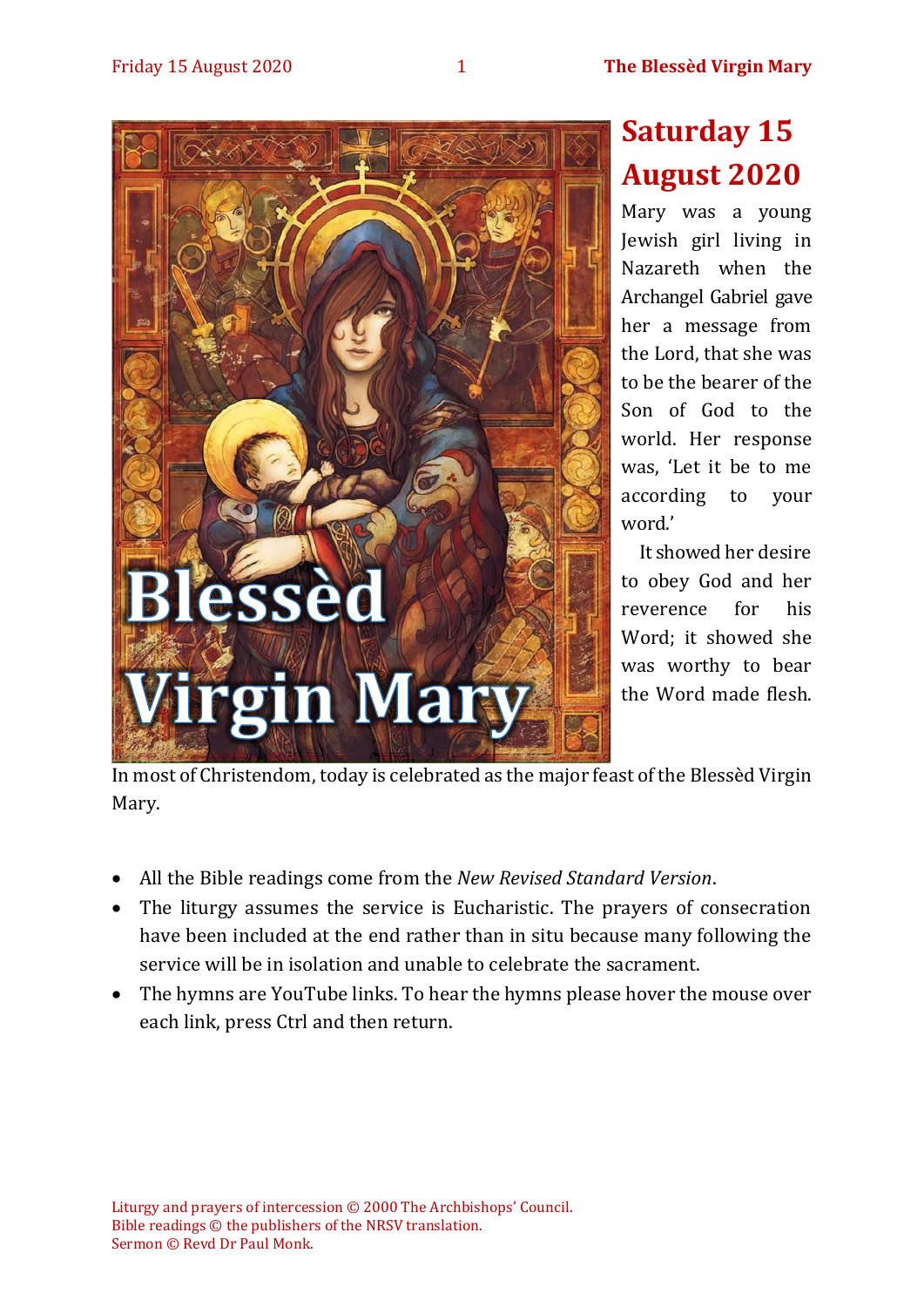#### Friday 15 August 2020 2 **The Blessèd Virgin Mary**

## **Introduction and welcome**

HYMN 1 **[Tell out my soul](https://www.youtube.com/watch?v=-_JnUppvTAQ)** (the Magnificat) (click on this link to hear the hymn)

# **The Welcome**

In the name of the Father, and of the Son, and of the Holy Spirit

All **Amen.**

The Lord be with you

All **And also with you.**

## **The Preparation**

All **Almighty God,**

**to whom all hearts are open, all desires known, and from whom no secrets are hidden: cleanse the thoughts of our hearts by the inspiration of your Holy Spirit, that we may perfectly love you, and worthily magnify your holy name; through Christ our Lord. Amen.**

Our Lord Jesus Christ said: The first commandment is this: 'Hear, O Israel, the Lord our God is the only Lord. You shall love the Lord your God with all your heart, with all your soul, with all your mind, and with all your strength.'

And the second is this: 'Love your neighbour as yourself.' There is no other commandment greater than these. On these two commandments hang all the law and the prophets. All **Amen. Lord, have mercy.**

Born of a woman, born under the law, Christ has redeemed us from the curse of sin: let us come to him that he may heal us and set us free: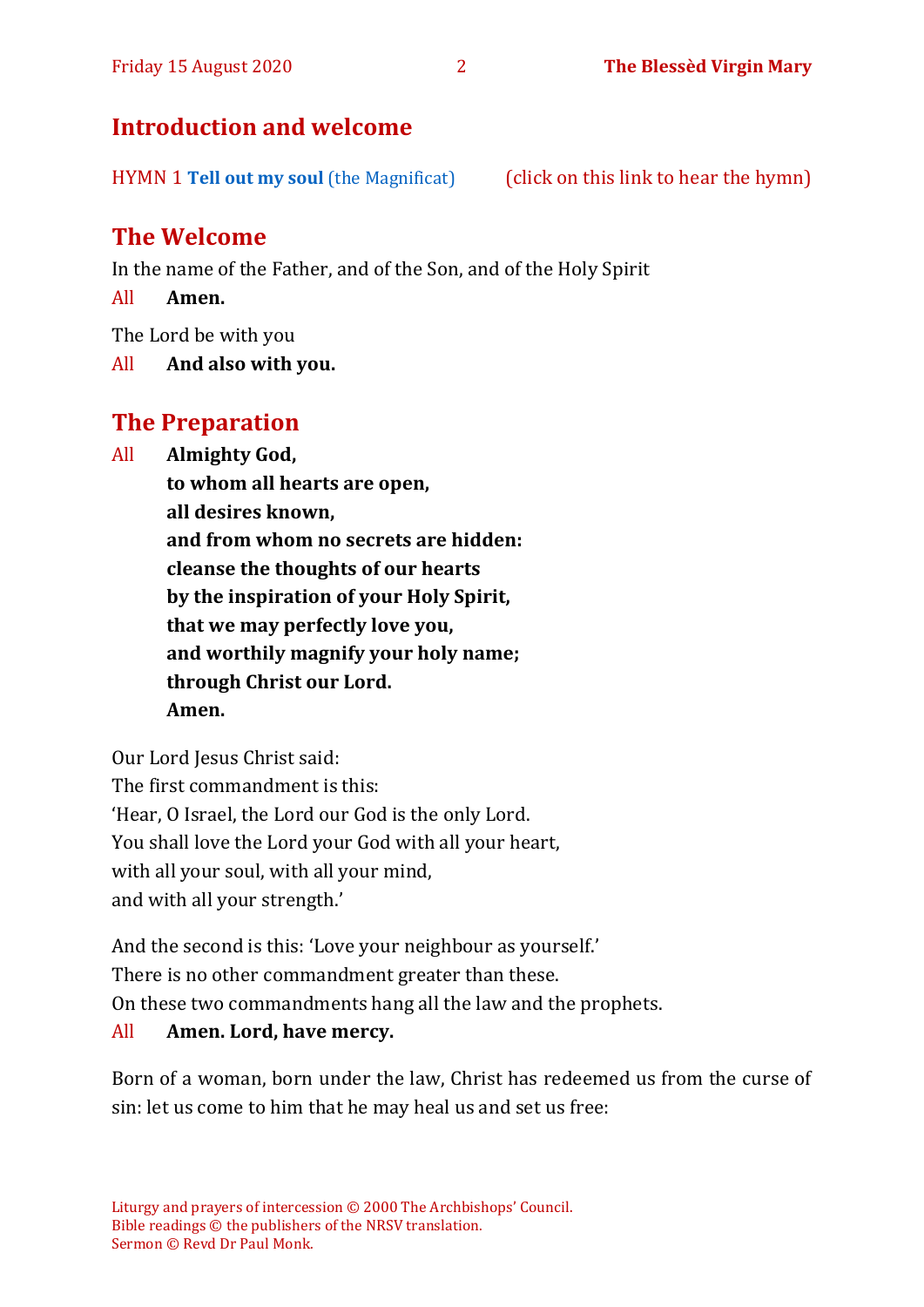All **Almighty God, our heavenly Father, we have sinned against you and against our neighbour in thought and word and deed, through negligence, through weakness, through our own deliberate fault. We are truly sorry and repent of all our sins. For the sake of your Son Jesus Christ, who died for us, forgive us all that is past and grant that we may serve you in newness of life to the glory of your name. Amen.**

Almighty God,

who forgives all who truly repent, have mercy upon you, pardon and deliver you from all your sins, confirm and strengthen you in all goodness, and keep you in life eternal; through Jesus Christ our Lord. All **Amen.**

# **The Gloria**

This Gloria is sung to the tune of 'Cwm Rhondda'. Click **[here](about:blank)** for the tune.

All **Glory be to God in Heaven, Songs of joy and peace we bring, Thankful hearts and voices raising, To creation's Lord we sing. Lord we thank you, Lord we praise you, Glory be to God our King: Glory be to God our King. Lamb of God, who on our shoulders, Bore the load of this world's sin; Only Son of God the Father, You have brought us peace within.**

Liturgy and prayers of intercession © 2000 The Archbishops' Council. Bible readings © the publishers of the NRSV translation. Sermon © Revd Dr Paul Monk.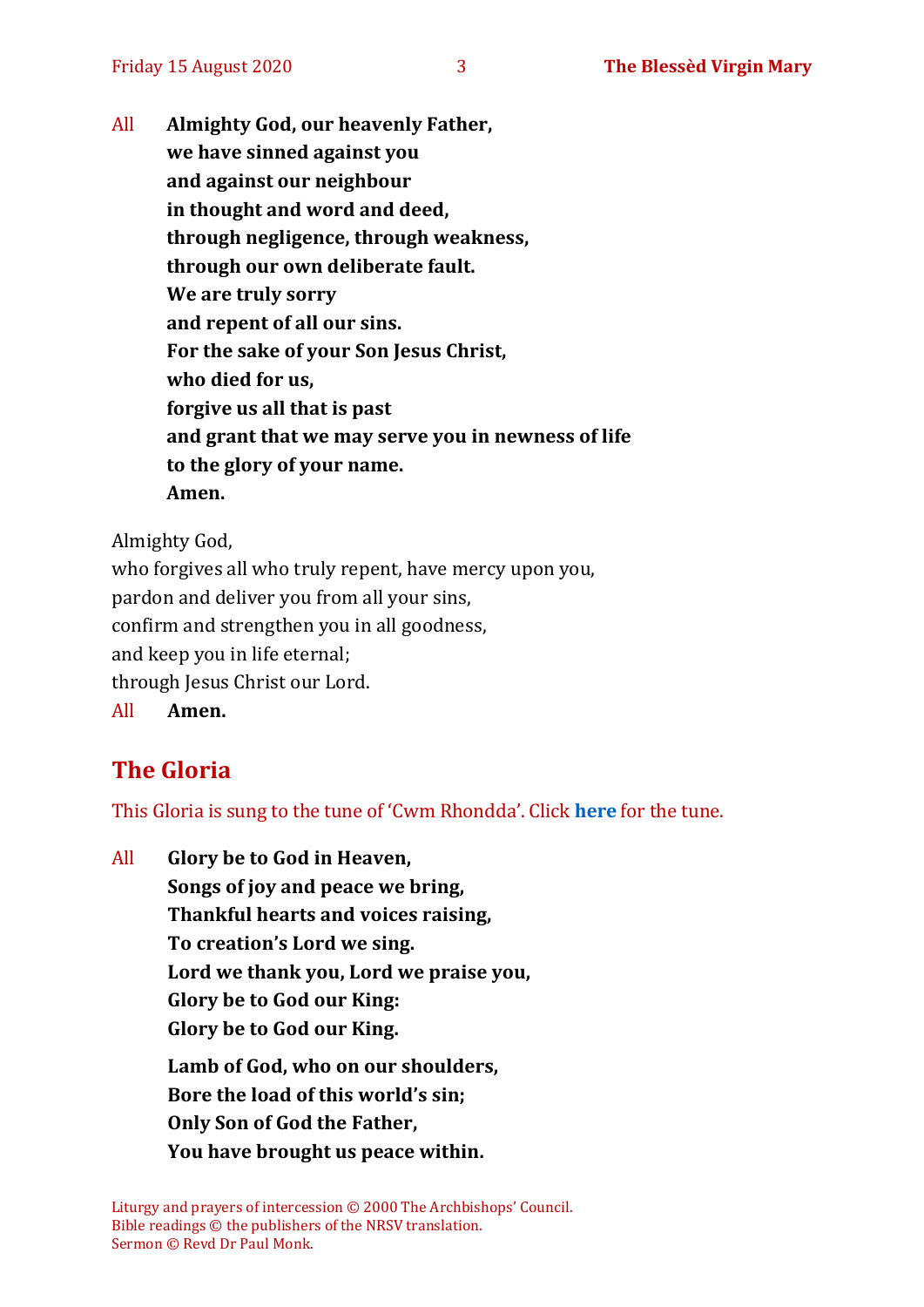**Lord, have mercy, Christ have mercy, Now your glorious reign begin: Now your glorious reign begin.**

**You O Son of God are Holy, You we praise with one accord. None in heav'n or earth is like you, Only you are Christ the Lord. With the Father and the Spirit, Ever worshipped and adored: Ever worshipped and adored.**

# **The Collect for the Blessèd Virgin Mary**

Almighty God, who looked upon the lowliness of the Blessèd Virgin Mary and chose her to be the mother of your only Son: grant that we who are redeemed by his blood may share with her in the glory of your eternal kingdom; through Jesus Christ your Son our Lord, who is alive and reigns with you, in the unity of the Holy Spirit, one God, now and for ever.

All **Amen.**

### **First reading**

A reading from the prophecy of Isaiah

I will greatly rejoice in the Lord, my whole being shall exult in my God; for he has clothed me with the garments of salvation, he has covered me with the robe of righteousness, as a bridegroom decks himself with a garland, and as a bride adorns herself with her jewels. For as the earth brings forth its shoots, and as a garden causes what is sown in it to spring up, so the Lord God will cause righteousness and praise to spring up before all the nations. *Isaiah 61:10-11*

This is the Word of the Lord

All **Thanks be to God.**

# **Second reading**

A reading from the Revelation of St John the Divine

Liturgy and prayers of intercession © 2000 The Archbishops' Council. Bible readings © the publishers of the NRSV translation. Sermon © Revd Dr Paul Monk.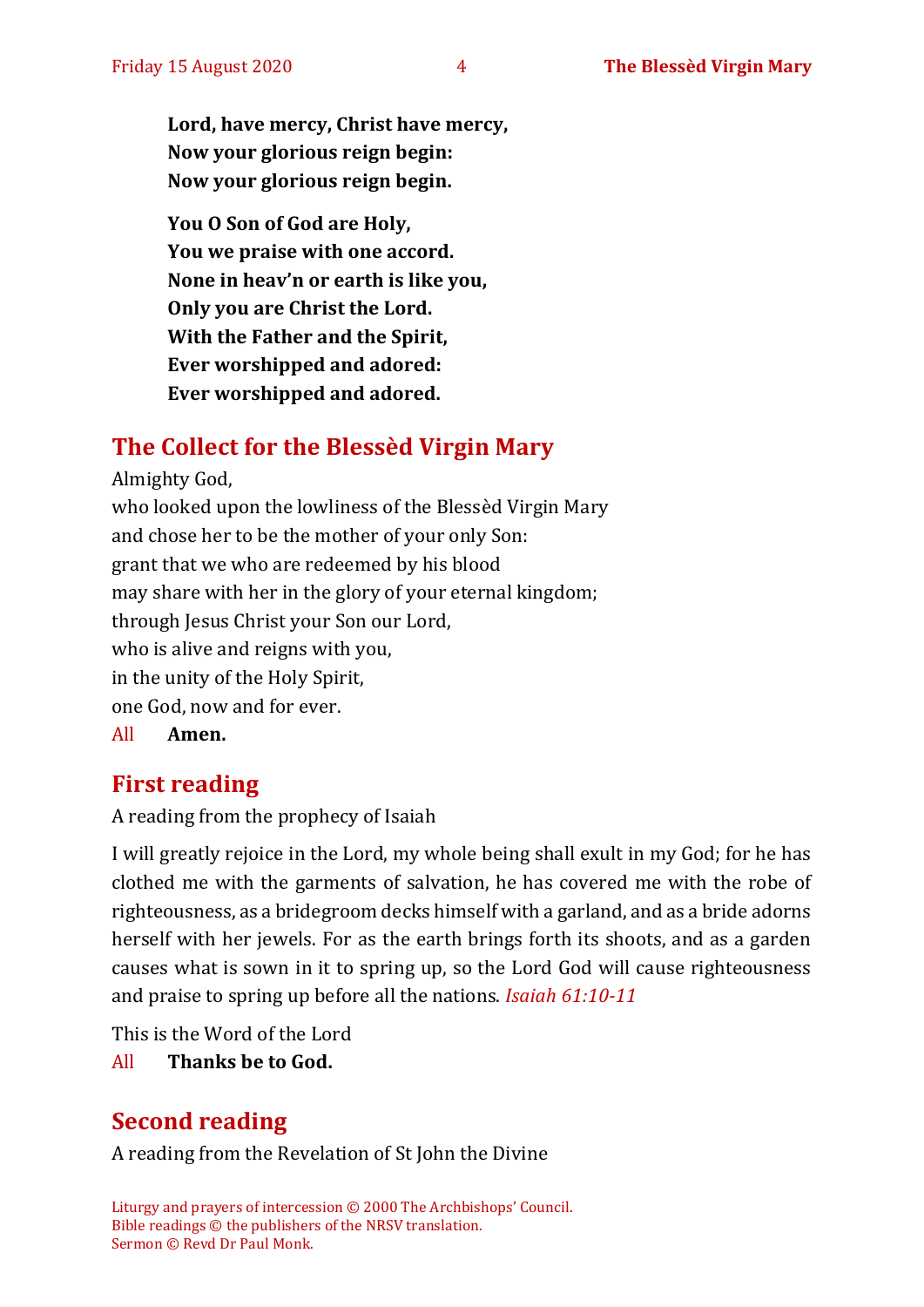God's temple in heaven was opened, and the ark of his covenant was seen within his temple; and there were flashes of lightning, rumblings, peals of thunder, an earthquake, and heavy hail.

A great portent appeared in heaven: a woman clothed with the sun, with the moon under her feet, and on her head a crown of twelve stars. She was pregnant and was crying out in birth pangs, in the agony of giving birth. Then another portent appeared in heaven: a great red dragon, with seven heads and ten horns, and seven diadems on his heads. His tail swept down a third of the stars of heaven and threw them to the earth. Then the dragon stood before the woman who was about to bear a child, so that he might devour her child as soon as it was born. And she gave birth to a son, a male child, who is to rule all the nations with a rod of iron. But her child was snatched away and taken to God and to his throne; and the woman fled into the wilderness, where she has a place prepared by God, so that there she can be nourished for one thousand two hundred and sixty days.

Then I heard a loud voice in heaven, proclaiming, 'Now have come the salvation and the power and the kingdom of our God and the authority of his Messiah, for the accuser of our comrades has been thrown down, who accuses them day and night before our God.' *Revelation 11:19—12:6, 10*

This is the Word of the Lord

All **Thanks be to God.**

HYMN 2 **[Name of all majesty](https://www.youtube.com/watch?v=VU65_YVBoOI)** (please click on this link to hear the hymn)

#### **Gospel reading**

Hear the Gospel of our Lord Jesus Christ according to Luke

#### All **Glory to you O Lord.**

Mary said, 'My soul magnifies the Lord and my spirit rejoices in God my Saviour, for he has looked with favour on the lowliness of his servant. Surely, from now on all generations will call me blessèd; for the Mighty One has done great things for me, and holy is his name. His mercy is for those who fear him from generation to generation. He has shown strength with his arm; he has scattered the proud in the thoughts of their hearts. He has brought down the powerful from their thrones, and lifted up the lowly; he has filled the hungry with good things, and sent the rich away empty. He has helped his servant Israel, in remembrance of his mercy, according to the promise he made to our ancestors, to Abraham and to his descendants forever.'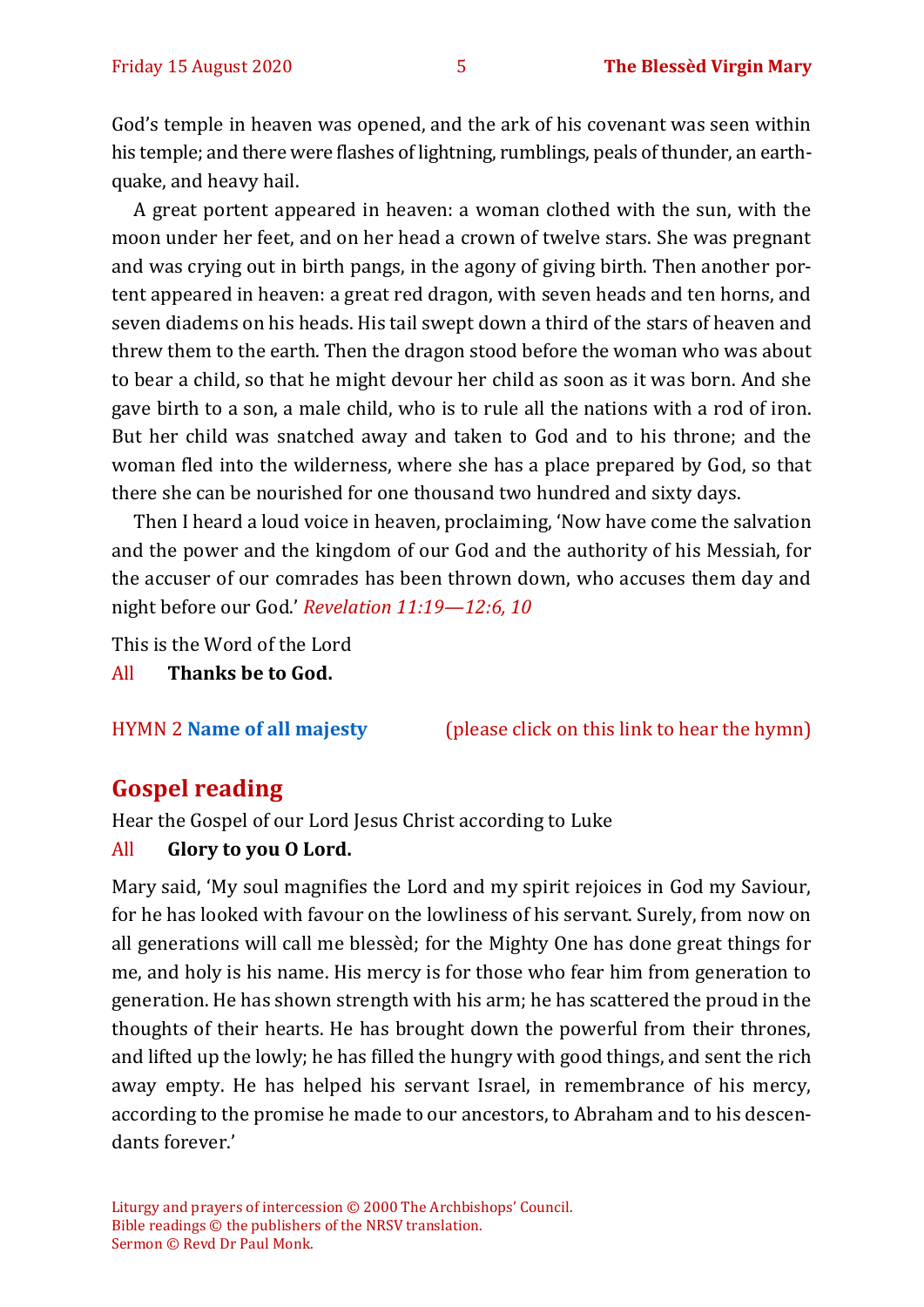And Mary remained with Elizabeth about three months and then returned to her home. *Luke 1:46–55*

This is the Gospel of the Lord

All **Praise to you O Christ.** 

#### **Sermon**

Mary was an ordinary Palestinian girl who experienced a profound encounter with an Archangel, then with God, and then had the baby we call Jesus. Jesus was wholly human yet sinless. He was born with a human mother yet had no biological father. There is clearly something very unusual going on! To what extent was Jesus special because of God's intervention and to what extent was he special because of Mary?

Christians have struggled to understand Mary since the beginning of Christianity. From very early years, one strand of thought said that Mary was herself ultraspecial. So, by the second century, some people said Mary was also sinless. By the third century, the Church had invented a genealogy for Mary: they said her parents were Anna Joachim, who might also have been sinless. But if so, then Anna and Joachim's parents would also need to sinless. These discussions got out of hand so, by the fifth-century, some suggested that she came from a pure blood-line that extended all the way back to Adam and Eve and who had never sinned.

Jesus' achievement was neither unique nor particularly special if Mary came from a unique biological strand that had maintained its sinlessness: he was one of many. It prompts us to ask why Jesus failed to pass on his sinlessness; why were Jesus' brothers and sisters not sinless like him? And, importantly, why aren't we?

In fact, we undermine Jesus in proportion that we elevate Mary and decide she was sinless. These kinds of argument illustrate why Jesus' uniqueness cannot be explained by Mary alone. Stated otherwise, if Jesus' parentage explains his sinlessness then it was God and not Mary we need to discuss. It may also explain why the Scriptures call him 'Son of God' rather than 'Son of Mary' and why some ancient liturgies describe Him as 'Son of God *yet* Son of Mary'—the phrase tries to describe the spiritual tug of war between Jesus' two natures of divine and human.

It's not wise to push these arguments against Mary. She will have been a superb parent—why else would God have chosen her to be Jesus' mother rather than someone else? Scripture suggests she remained close to Jesus. They also show that he always revered her. She therefore helps demonstrate that love is a key aspect of living a truly Christian life.

When Mary accepted God's challenge to become Jesus' mother she accompanied her 'yes' with a song that today we call the 'Magnificat' (Luke 1:46–55). In it she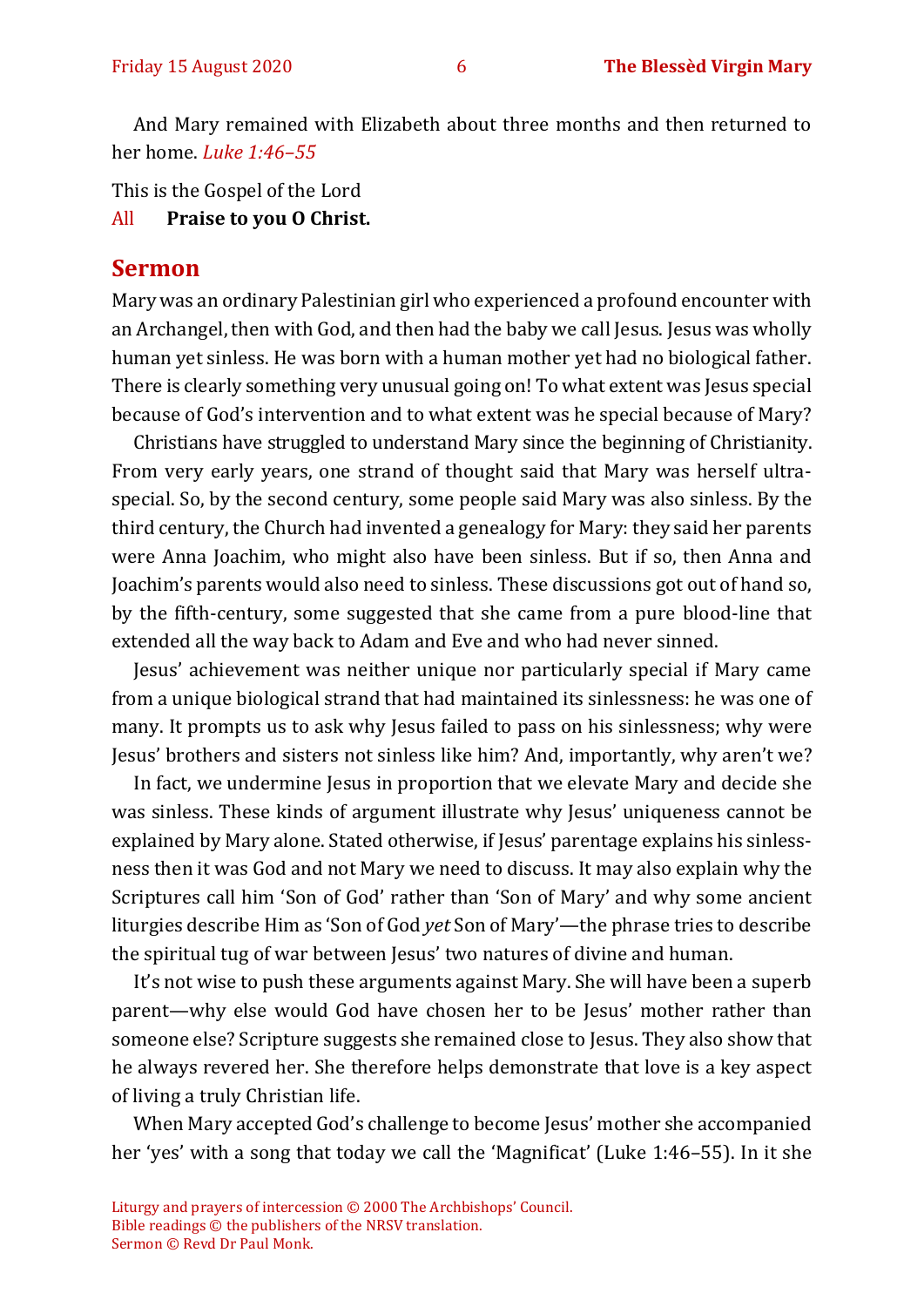described God as Holy and reiterated his mercy and power. She anticipated the Christian themes seeking of justice and equality. It means she knew the reality and cost of serving God … and yet accepted the call.

Jesus was fully human as well as fully God. His mother's human nature gave him the classic human choice of serving God or not. And many of His ideas about discipleship agree so closely with the Magnificat that we probably recognise Mary's hand in his spiritual upbringing. We discern her nurture rather than her nature: her gift to Jesus, to the Church, and to us, was her obedience before God which she passed to her son.

Therefore, as we seek to follow Jesus in our own lives, we're invited to copy Mary's joyful 'Yes' with our own and then work toward the Kingdom.

### **The Creed**

Do you believe and trust in God the Father, the source of all being and life, the one for whom we exist?

#### All **We believe and trust in him.**

Do you believe and trust in God the Son, who took our human nature, died for us and rose again?

#### All **We believe and trust in him.**

Do you believe and trust in God the Holy Spirit, who gives life to the people of God and makes Christ known in the world?

#### All **We believe and trust in him.**

This is the faith of the Church.

All **This is our faith. We believe and trust in one God, Father, Son and Holy Spirit. Amen.**

### **Prayers of intercession**

As we pray to God, the Father of our Lord Jesus Christ, we say with Mary: Lord, have mercy on those who fear you. Holy is your name.

Your prophet of old foretold a day when a virgin would conceive and bear a son who would be called God-with-us. Help us to look forward to your deliverance and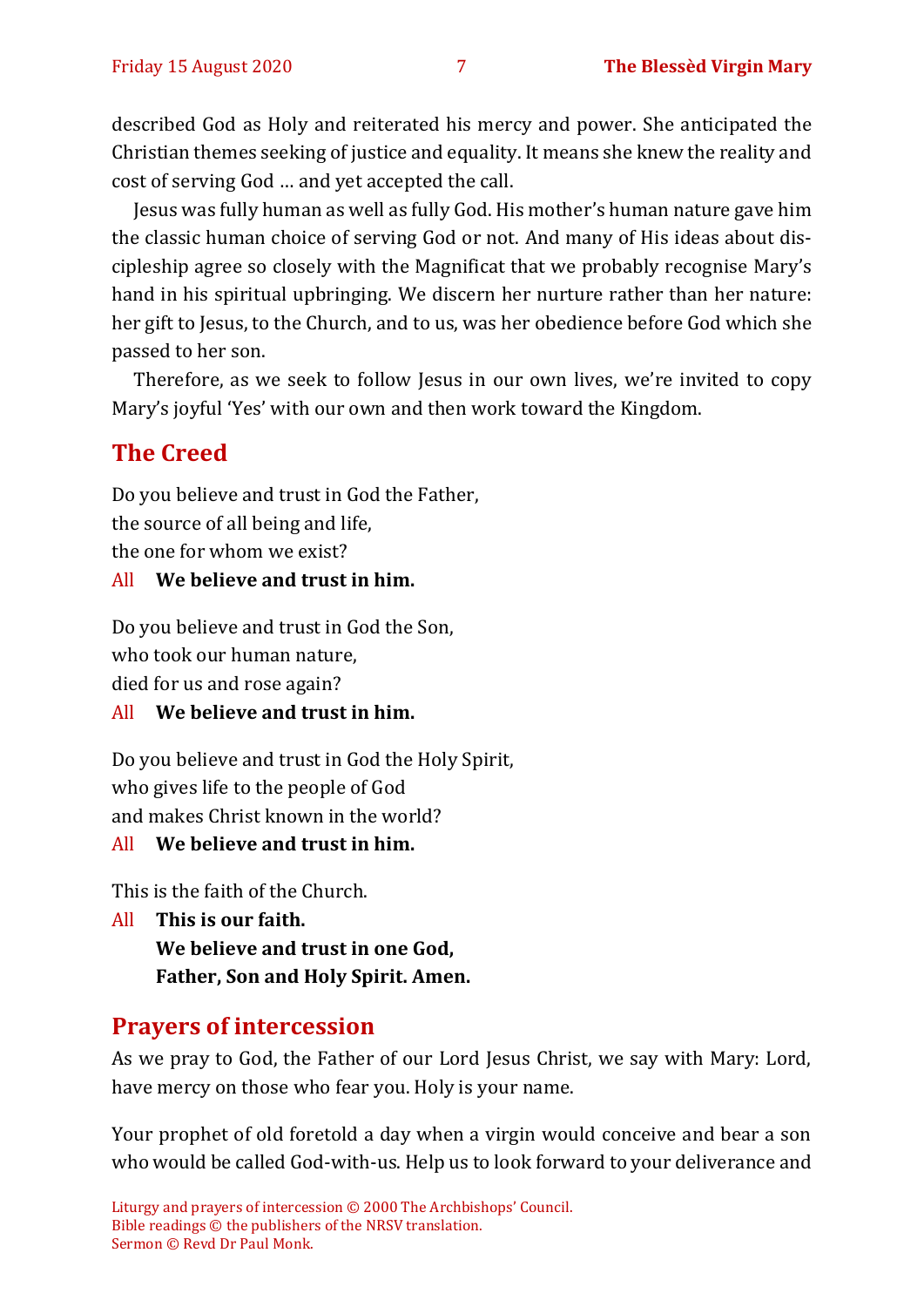to seek the fullness of your kingdom.

Lord, have mercy on those who fear you.

#### All **Holy is your name.**

Your angel declared to Mary that she was to be the mother of the Saviour. Help [... and] every Christian person to be open to your word and obedient to your will. Lord, have mercy on those who fear you.

#### All **Holy is your name.**

Mary rejoiced with Elizabeth and sang your praise, 'My soul proclaims the greatness of the Lord.' Help us to live joyful lives that sing your praise.

Lord, have mercy on those who fear you.

#### All **Holy is your name.**

Mary bore a son of David's line, a king whose reign would never end. Bless [... and] all the nations of the world with Christ's gift of peace. Lord, have mercy on those who fear you.

#### All **Holy is your name.**

The child Jesus grew in wisdom and stature in the home of Mary and Joseph. Strengthen our homes and families, and keep under your protection [... and] all those whom we love.

Lord, have mercy on those who fear you.

#### All **Holy is your name.**

At the foot of the cross of Christ stood his mother, and from the cross she received his lifeless body in her arms. Give comfort and healing to [... and] all who suffer and all who watch the suffering of those they love.

Lord, have mercy on those who fear you.

#### All **Holy is your name.**

The apostle John saw a vision of a woman in heaven, robed with the sun. Bring us with [... and] all those who have died in the faith of Christ to share the joy of heaven with Mary and all the saints.

Lord, have mercy on those who fear you.

### All **Holy is your name.**

Almighty and everlasting God, your handmaid Mary magnified your name and rejoiced in your saving love: trusting in that same love, we ask all these our prayers through Jesus Christ our Lord, who is alive and reigns with you, in the unity of the Holy Spirit, one God, now and for ever. Amen.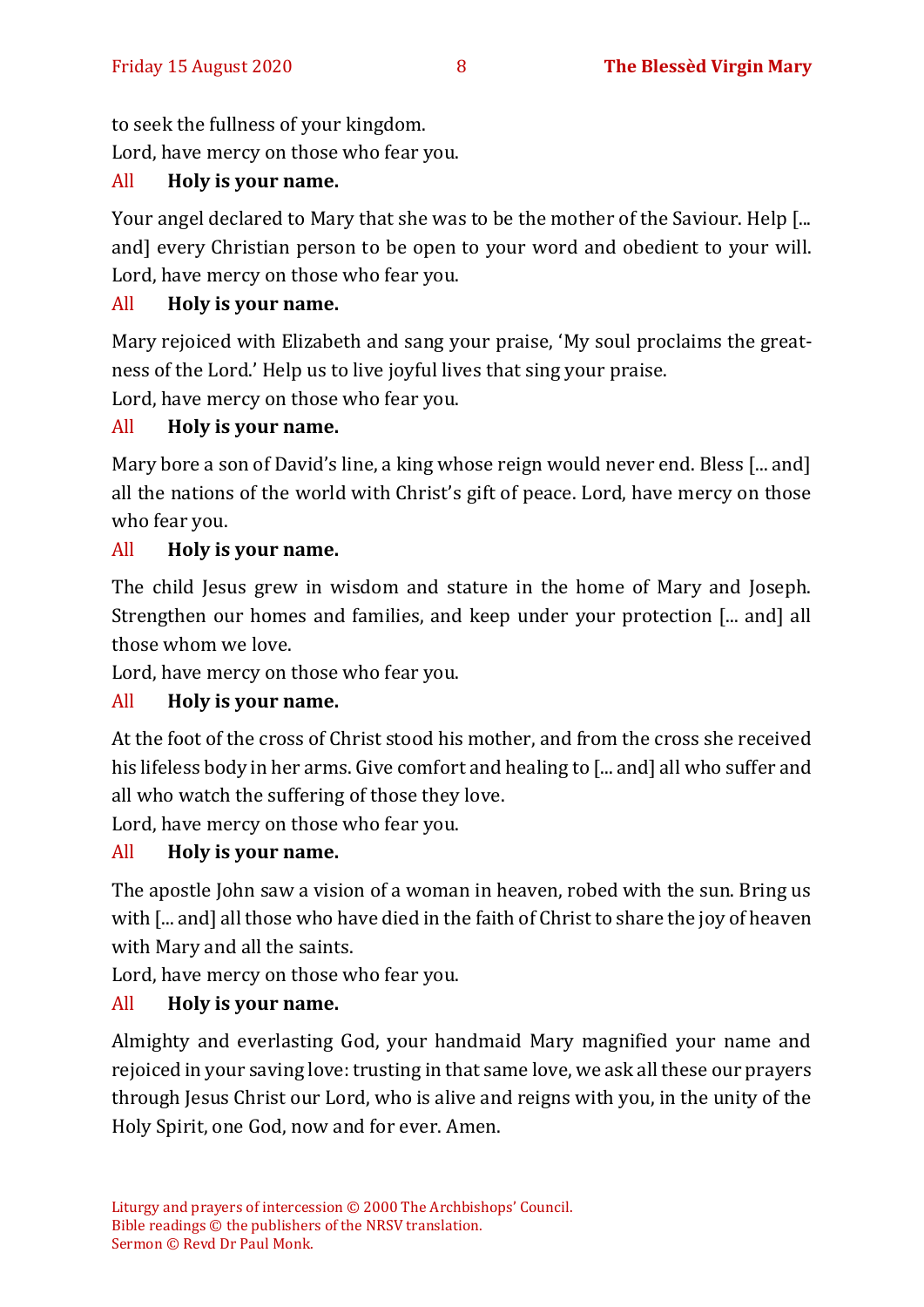Merciful Father,

All **accept these prayers for the sake of your Son, our Saviour Jesus Christ. Amen.**

# **The peace**

Unto us a child is born, unto us a son is given, and his name shall be called the Prince of Peace.

The peace of the Lord be always with you,

All **And also with you.**

HYMN 3 **[Lord, I lift your name on high](https://www.youtube.com/watch?v=COQ6cni_TG8hy)** (click on this link to hear the hymn)

The liturgy of the Communion Service appears below

# The Dismissal

Christ the Son of God, born of Mary, fill you with his grace to trust his promises and obey his will; and the blessing of God the Almighty: Father, Son, and Holy Spirit, be with you now and remain with you always. All **Amen.**

HYMN 4 **[Ubi caritas](https://www.youtube.com/watch?v=X9e_QO1ATho)** (please click on this link to hear the hymn)

Go in peace to love and serve the Lord.

All **In the name of Christ. Amen.**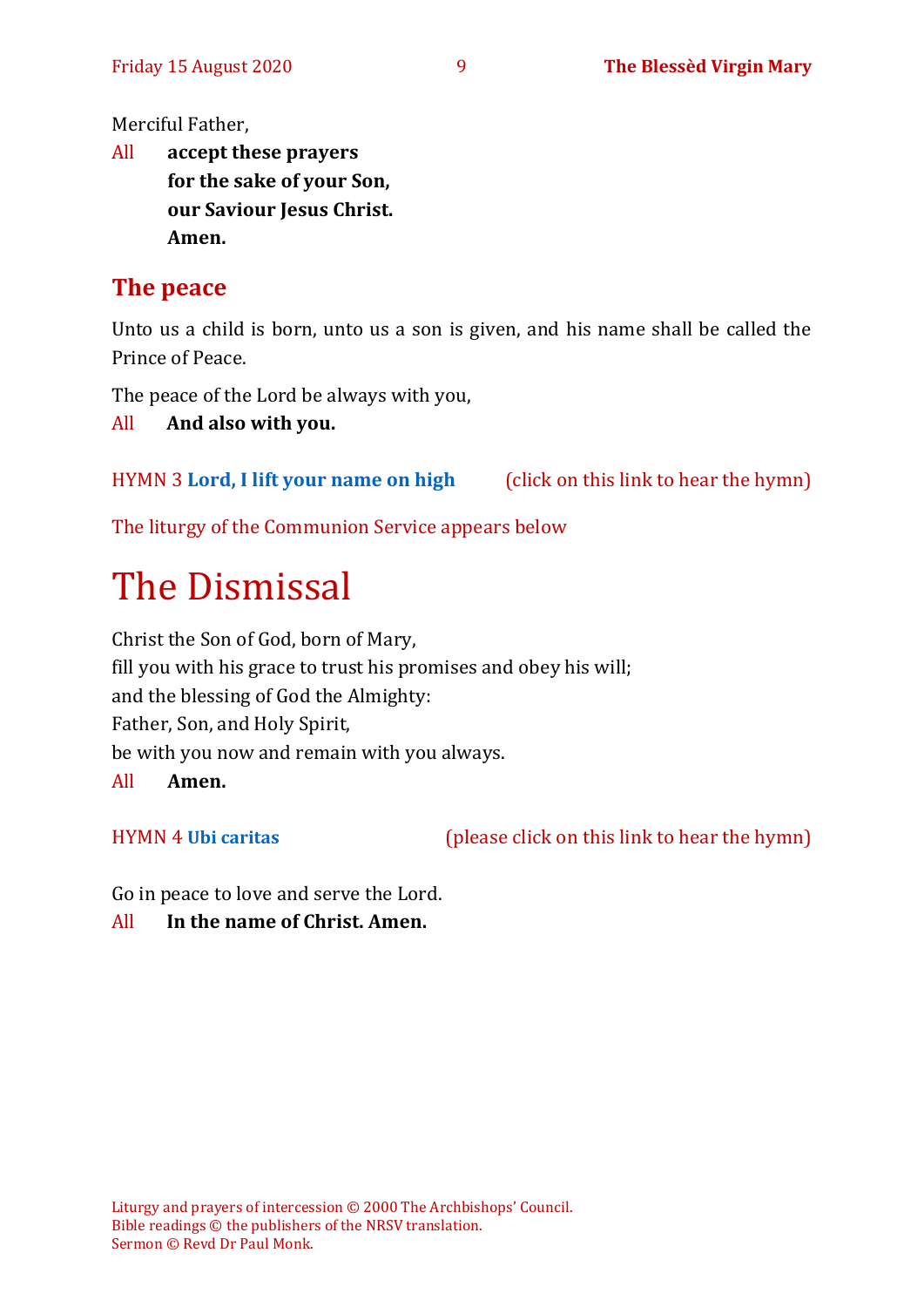# The Liturgy of the Sacrament

## Eucharistic Prayer (prayer E)

The Lord be with you

#### All **and also with you.**

Lift up your hearts.

#### All **We lift them to the Lord.**

Let us give thanks to the Lord our God.

#### All **It is right to give thanks and praise.**

It is indeed right and good,

our duty and our salvation, almighty Father, ever-living God, to proclaim the wonders you have worked in all your saints, and on this feast of Mary, ever blessed, to echo her praise of your loving kindness. For you have truly done great things and holy is your name, and your mercy is on those who fear you in every generation. When you looked with favour on your lowly servant you remembered your promise of mercy and gave the world through her your Son, our Saviour Jesus Christ. Through him the hosts of heaven adore you and rejoice in your presence for ever. May our voices join with theirs in the triumphant hymn of praise:

All **Holy, holy, holy Lord, God of power and might, heaven and earth are full of your glory. Hosanna in the highest. Blessed is he who comes in the name of the Lord. Hosanna in the highest.**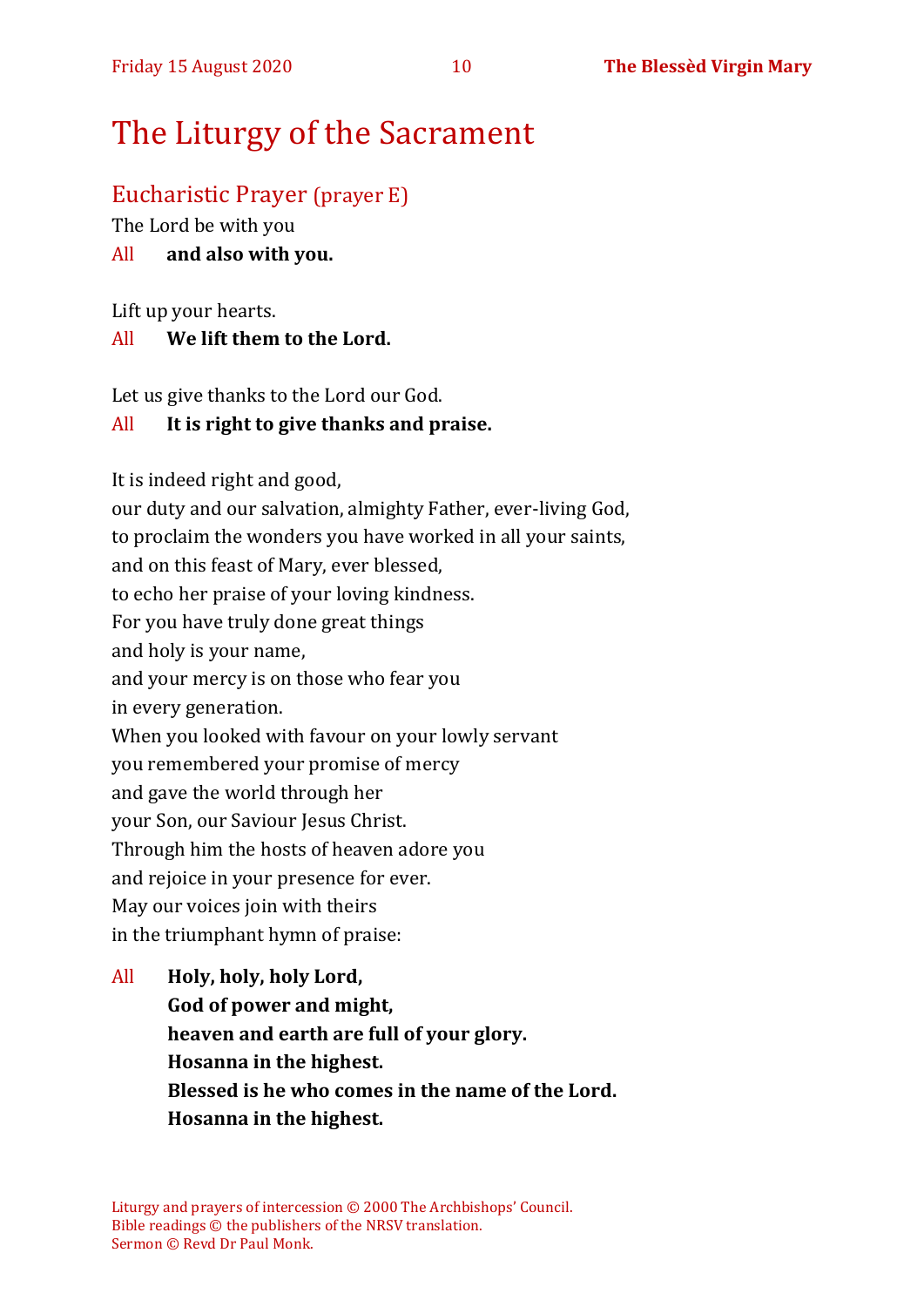We praise and bless you, loving Father, through Jesus Christ, our Lord; and as we obey his command, send your Holy Spirit, that broken bread and wine outpoured may be for us the body and blood of your dear Son.

On the night before he died he had supper with his friends and, taking bread, he praised you. He broke the bread, gave it to them and said: Take, eat; this is my body which is given for you; do this in remembrance of me.

When supper was ended he took the cup of wine. Again he praised you, gave it to them and said: Drink this, all of you; this is my blood of the new covenant, which is shed for you and for many for the forgiveness of sins. Do this, as often as you drink it, in remembrance of me.

So, Father, we remember all that Jesus did, in him we plead with confidence his sacrifice made once for all upon the cross.

Bringing before you the bread of life and cup of salvation, we proclaim his death and resurrection until he comes in glory.

Great is the mystery of faith:

All **Christ has died. Christ is risen. Christ will come again.**

Lord of all life, help us to work together for that day when your kingdom comes and justice and mercy will be seen in all the earth.

Look with favour on your people, gather us in your loving arms and bring us with all the saints to feast at your table in heaven.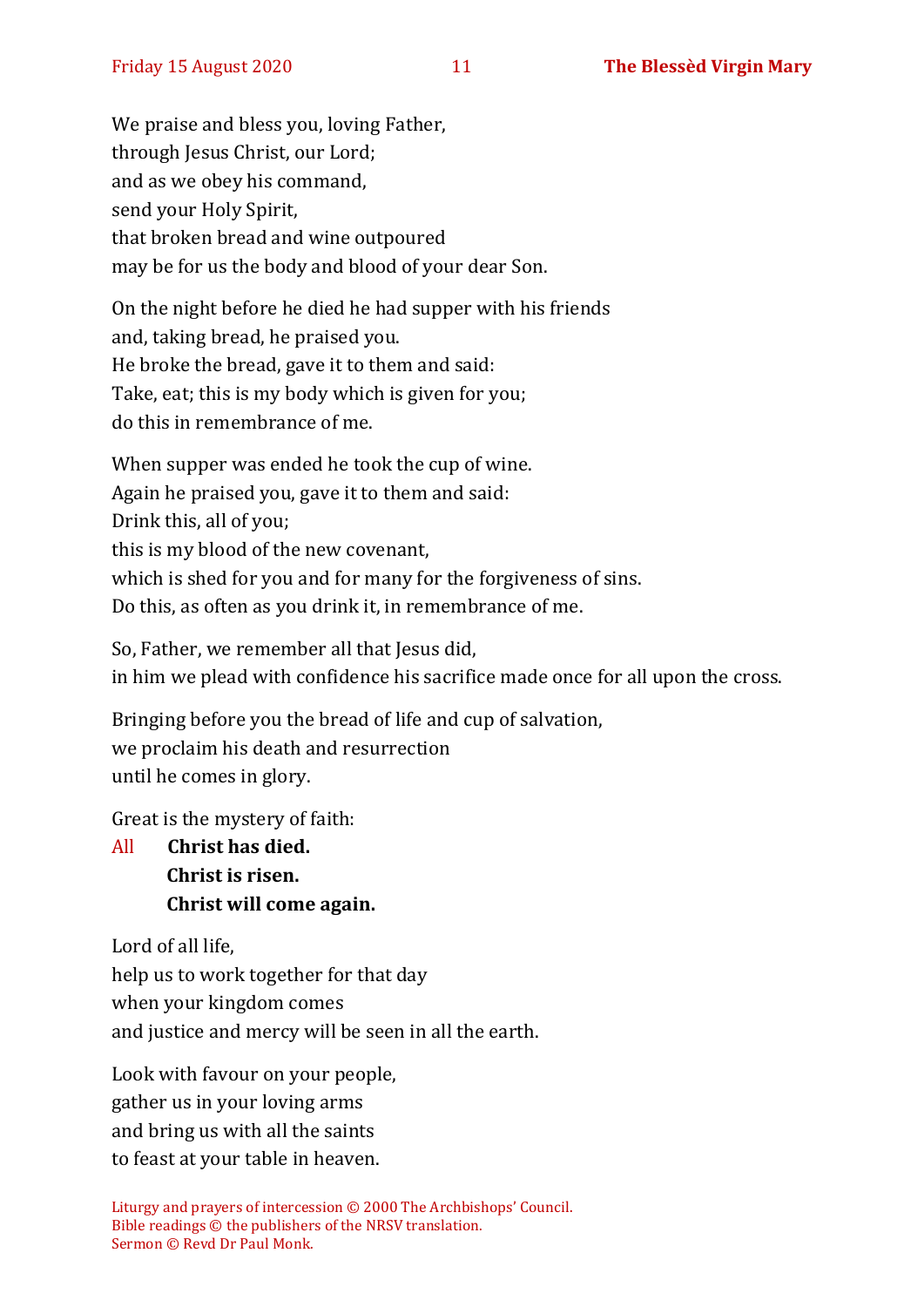Through Christ, and with Christ, and in Christ, in the unity of the Holy Spirit, all honour and glory are yours, O loving Father, for ever and ever.

All **Amen.**

# The Lord's Prayer

As our Saviour taught us, so we pray

All **Our Father in heaven, hallowed be your name, your kingdom come, your will be done, on earth as in heaven. Give us today our daily bread. Forgive us our sins as we forgive those who sin against us. Lead us not into temptation but deliver us from evil. For the kingdom, the power, and the glory are yours now and for ever.** 

**Amen.**

# Breaking of the Bread

We break this bread to share in the body of Christ.

All **Though we are many, we are one body, because we all share in one bread.**

All **Lamb of God,**

**you take away the sin of the world, have mercy on us.**

**Lamb of God, you take away the sin of the world, have mercy on us.**

**Lamb of God, you take away the sin of the world, grant us peace.**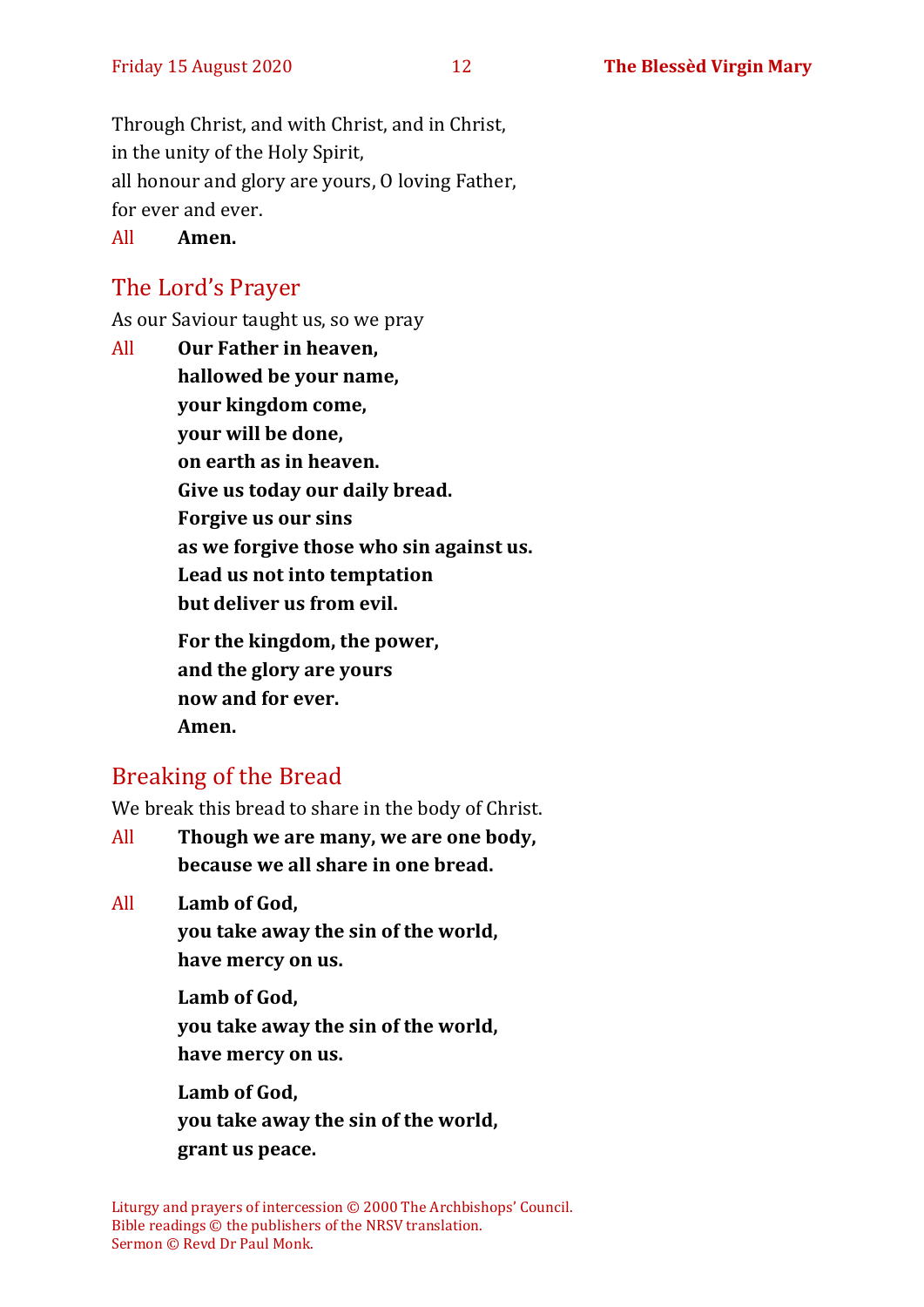Draw near with faith. Receive the body of our Lord Jesus Christ which he gave for you, and his blood which he shed for you. Eat and drink in remembrance that he died for you, and feed on him in your hearts by faith with thanksgiving.

All **We do not presume to come to this your table, merciful Lord, trusting in our own righteousness, but in your manifold and great mercies. We are not worthy so much as to gather up the crumbs under your table. But you are the same Lord whose nature is always to have mercy. Grant us therefore, gracious Lord, so to eat the flesh of your dear Son Jesus Christ and to drink his blood, that our sinful bodies may be made clean by his body and our souls washed through his most precious blood, and that we may evermore dwell in him, and he in us. Amen.**

#### Communion is distributed.

#### **Prayer after Communion**

Lord Most High, whose handmaid bore the Word made flesh: we thank you that in this sacrament of our redemption you visit us with your Holy Spirit and overshadow us by your power; strengthen us to walk with Mary the joyful path of obedience and so to bring forth the fruits of holiness; through Jesus Christ our Lord.

#### All **Amen**